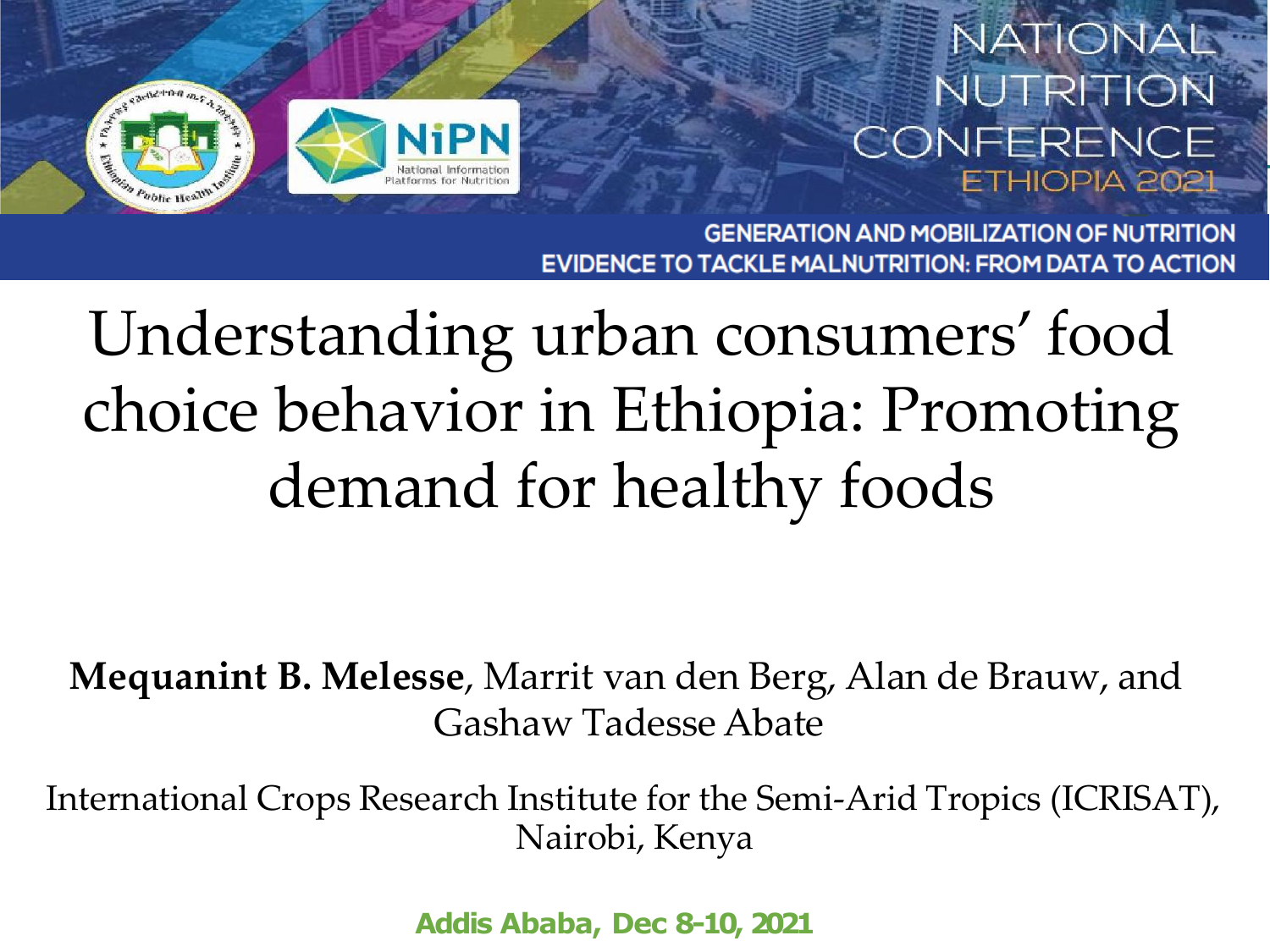# Introduction

- Malnutrition in its various forms is highly prevalent with huge social and economic costs
- Chronic undernutrition and micronutrient malnutrition remain widespread
- Both rural and urban households consume highly monotonous, and undiversified diets
- Particularly, children fare poorly by many standards of nutrition metrics
	- Children under five (CSA, 2017)
		- o 38% are stunted
		- o 10% show wasting or acute malnutrition
		- o 44% are underweight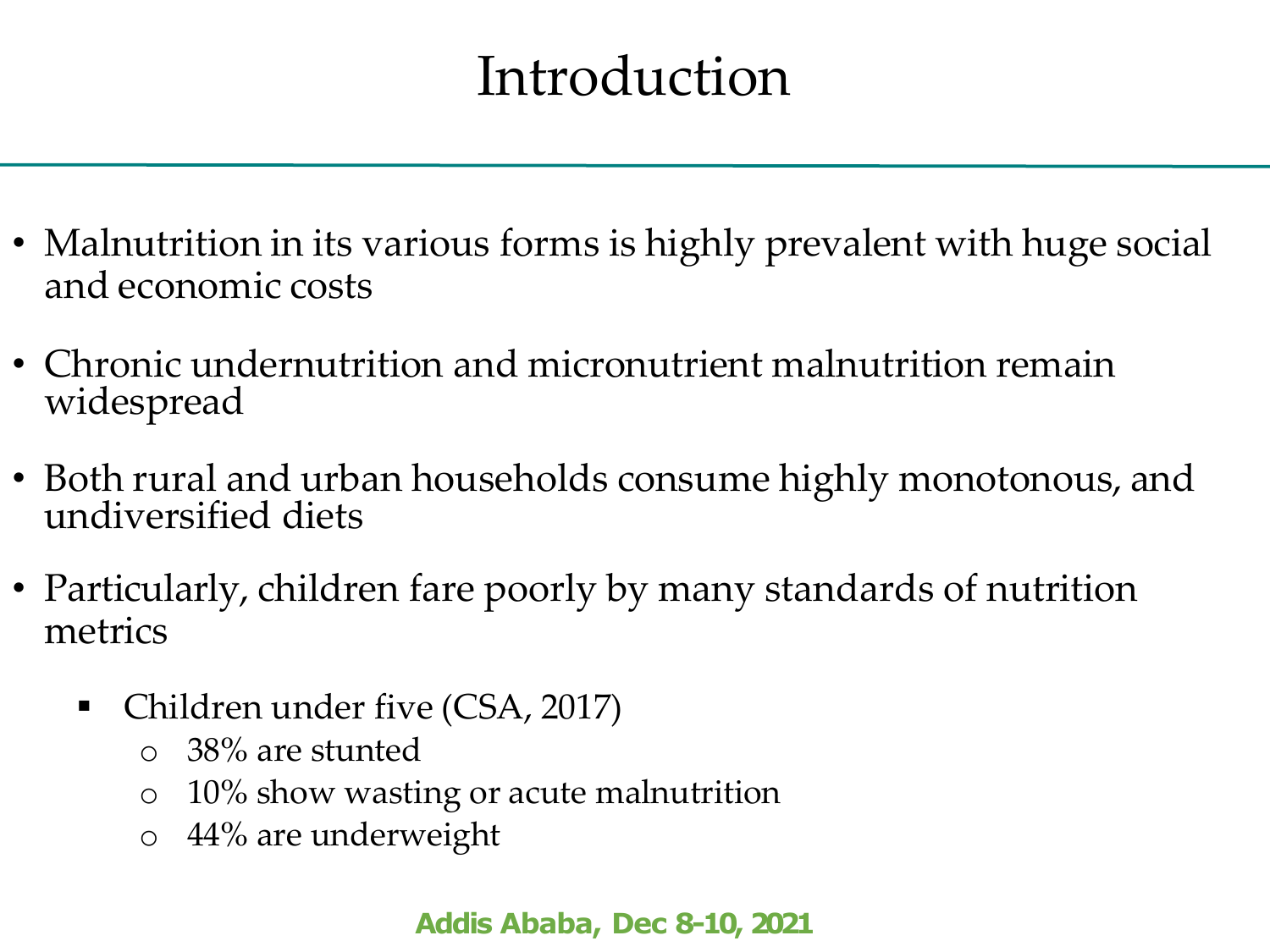# Introduction

- Improving availability and affordability of food has been the longstanding approach to ending malnutrition in poor countries.
- But nutritional deficiencies are not always the result of low food availability
	- o Increased food availability does not in itself guarantee access to adequate food
	- o Nor does the gross quantity produced say much about the quality of diets
- Increasing interest to understand non-food factors
	- o Consumer food behaviors and eating practices
	- o Nutrition knowledge
	- o Food attitudes and perceptions
	- o Distribution of food decision-making power within the household (genderempowerment)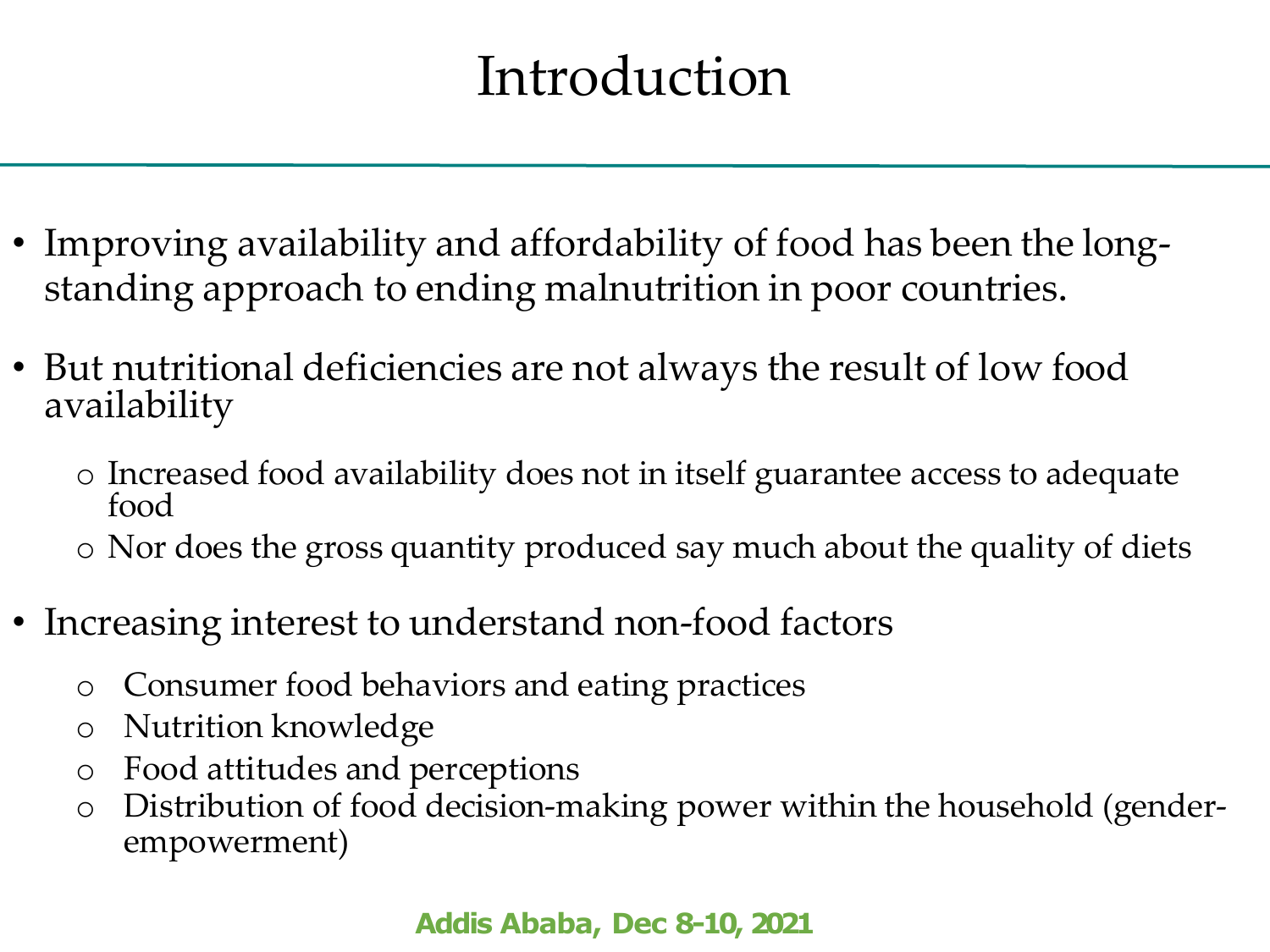### Materials and methods

- Data collection in Addis Ababa in the third quarter of 2017
- Multi-stage sampling process
	- Six sub-cities
	- 20 woredas
	- 40 ketanas
	- 996 households interviewed
- Questionnaire and key variables
	- o Nutrition knowledge
	- o Household dietary diversity score (DDS)
	- o Underlying motives for food choice
	- o Attitudes and beliefs
	- o Choice of food outlets
	- o Use of food labels
	- o Food taboos and perception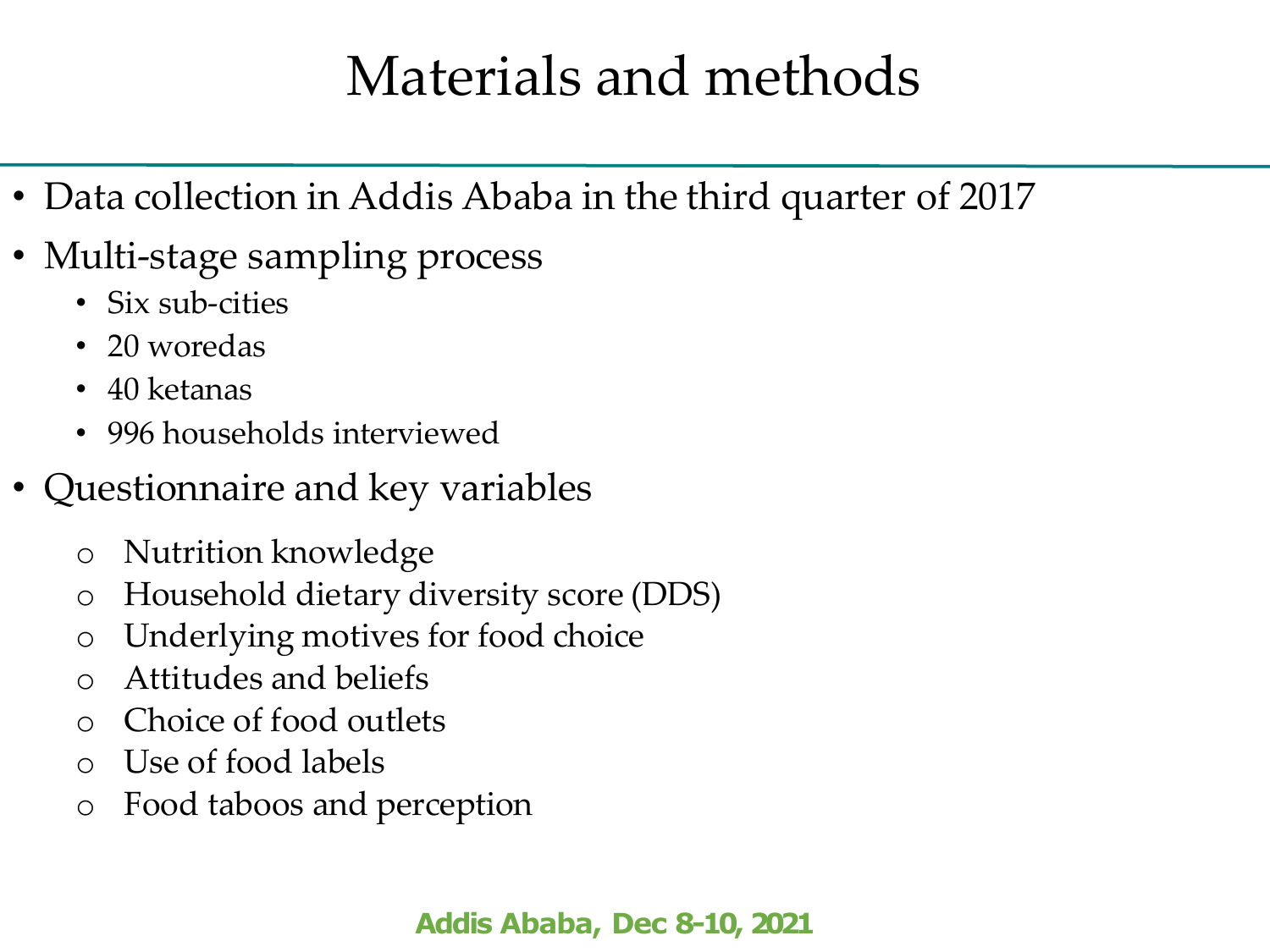# Characteristics of the respondents

| <b>Variables</b>                | Description                                                                          | Mean | Std. Dev. | Min              | Max          |
|---------------------------------|--------------------------------------------------------------------------------------|------|-----------|------------------|--------------|
| Female                          | $1 = Yes, 0 = No$                                                                    | 0.82 | 0.40      | $\theta$         | $\mathbf{1}$ |
| Age                             | Age of respondent in years                                                           | 43.5 | 15.4      | 12               | 90           |
| Married                         | $1 =$ Married, $0 =$ No                                                              | 0.60 | 0.50      | 0.0              | 1.0          |
| Education                       | $1 = No$ formal education, $0 = O$ therwise                                          | 0.26 | 0.44      | $\theta$         | 1            |
|                                 | $1$ = Primary and secondary, $0$ = Otherwise                                         | 0.61 | 0.49      | $\theta$         | 1            |
|                                 | $1 =$ Above secondary, $0 =$ Otherwise                                               | 0.13 | 0.34      | $\theta$         | 1            |
| Family size                     | Number of people living within the household                                         | 4.60 | 2.00      |                  | 13           |
| Religion                        | 1= Orthodox Christian, $0 =$ Otherwise                                               | 0.80 | 0.40      | $\Omega$         | 1            |
| Residence                       | Number of years in the current residence                                             |      | 17.1      | 0.0              | 85           |
| Immigrant                       | 1= Household moved to Addis from another place of more than<br>$20km, 0 = Otherwise$ | 0.40 | 0.50      | 0.0              | 1.0          |
| Income                          | $1 =$ Less than 3,000, 0 = Otherwise                                                 | 0.41 | 0.49      | $\theta$         | 1            |
|                                 | $1 = 3,000 - 4,999, 0 = 0$ therwise                                                  | 0.25 | 0.44      | $\mathbf{0}$     | -1           |
|                                 | $1 =$ More than 5,000, 0 = Otherwise                                                 | 0.34 | 0.47      | $\theta$         | 1            |
| Remittances                     | 1 = Household receives remittance income, $0 =$ Otherwise                            | 0.20 | 0.4       | $\theta$         | $\mathbf{1}$ |
| Primary<br>economic<br>activity | $1 =$ Public employee, $0 =$ Otherwise                                               | 0.1  | 0.3       | 0.0              | 1.0          |
| Garden                          | 1 = Household owns a home garden for vegetables and/or fruits, $0 =$<br>Otherwise    | 0.10 | 0.30      | 0.00             | $1.0\,$      |
| Nutrition qualification         | $1$ = Respondent had health or nutrition related qualification, $0 =$<br>Otherwise   | 0.10 | 0.32      | $\boldsymbol{0}$ | $\mathbf{1}$ |

Source: Consumer survey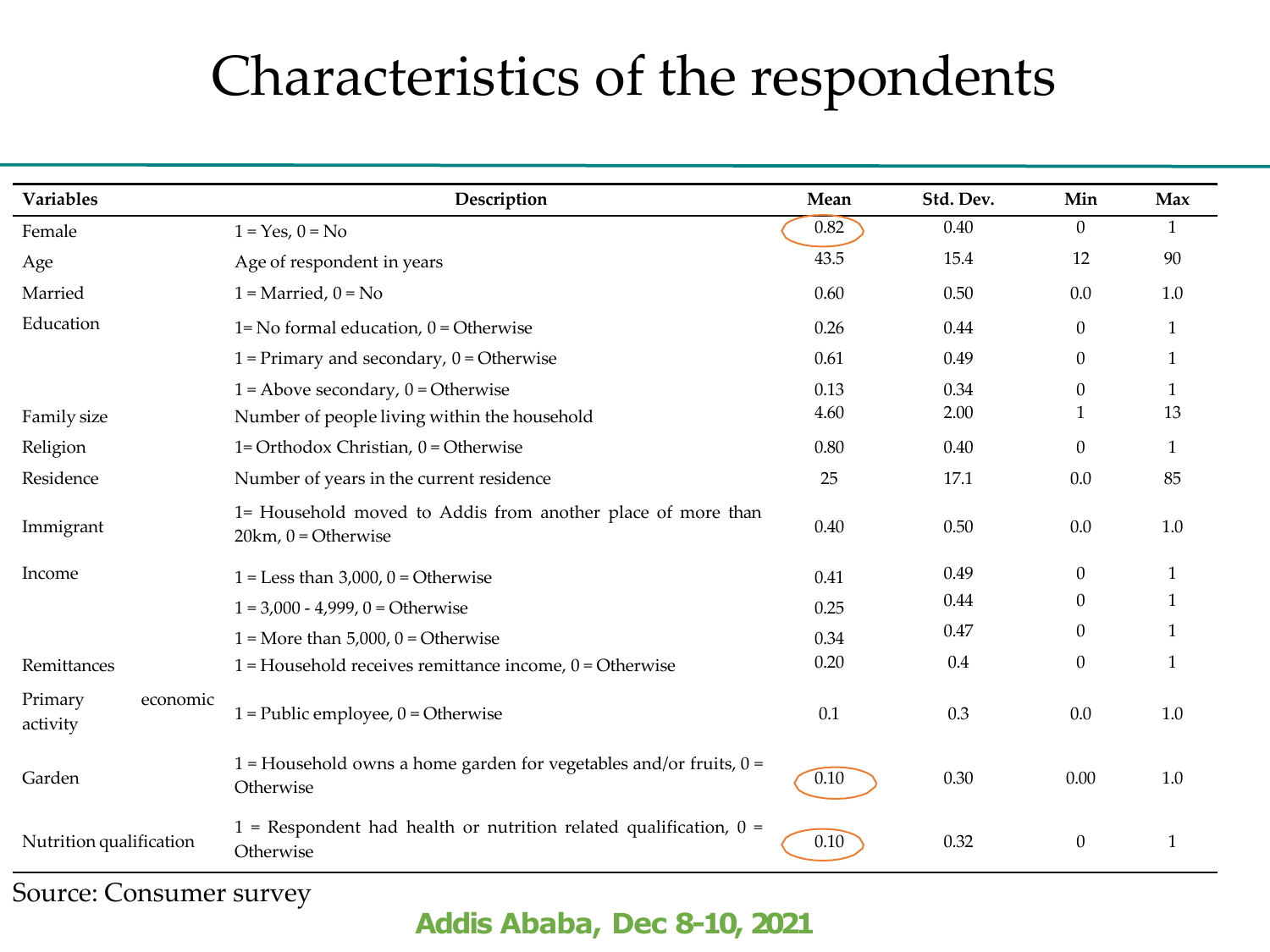# Results: Nutrition knowledge

| Summary of nutrition knowledge scores for different quintiles as sub-samples |                                   |             |           |              |            |           |  |  |  |
|------------------------------------------------------------------------------|-----------------------------------|-------------|-----------|--------------|------------|-----------|--|--|--|
|                                                                              | <b>Variable</b>                   | <b>Mean</b> | Std. Dev. | <b>Min</b>   | <b>Max</b> | Freq. (n) |  |  |  |
|                                                                              | <b>Nutrition knowledge</b>        | 24.93       | 5.80      | $\mathbf{0}$ | 39         | 996       |  |  |  |
|                                                                              | <b>Quintile sub-sample scores</b> |             |           |              |            |           |  |  |  |
|                                                                              | <b>Poorest score</b>              | 16.4        | 4.62      | $\mathbf{0}$ | 21         | 212       |  |  |  |
|                                                                              | <b>Poor score</b>                 | 23.1        | 0.79      | 22           | 24         | 198       |  |  |  |
|                                                                              | <b>Medium score</b>               | 26.1        | 0.82      | 25           | 27         | 244       |  |  |  |
|                                                                              | <b>Good score</b>                 | 28.4        | 0.50      | 28           | 29         | 150       |  |  |  |
|                                                                              | <b>Best score</b>                 | 32.1        | 1.97      | 30           | 39         | 192       |  |  |  |

- Nutrition knowledge was elicited using 43 questions
	- o Advice from health experts (12 questions),
	- o Food groups and nutrient sources (23 questions), and
	- o Diet–disease relationships (8 questions)
- Correct answers
	- High when the correct answer is either 'high' or 'true', but low when the correct answer is either 'low' or 'false' (perhaps answering affirmative to hide ignorance)
	- Relatively low for the multiple-choice questions on diet-health relationships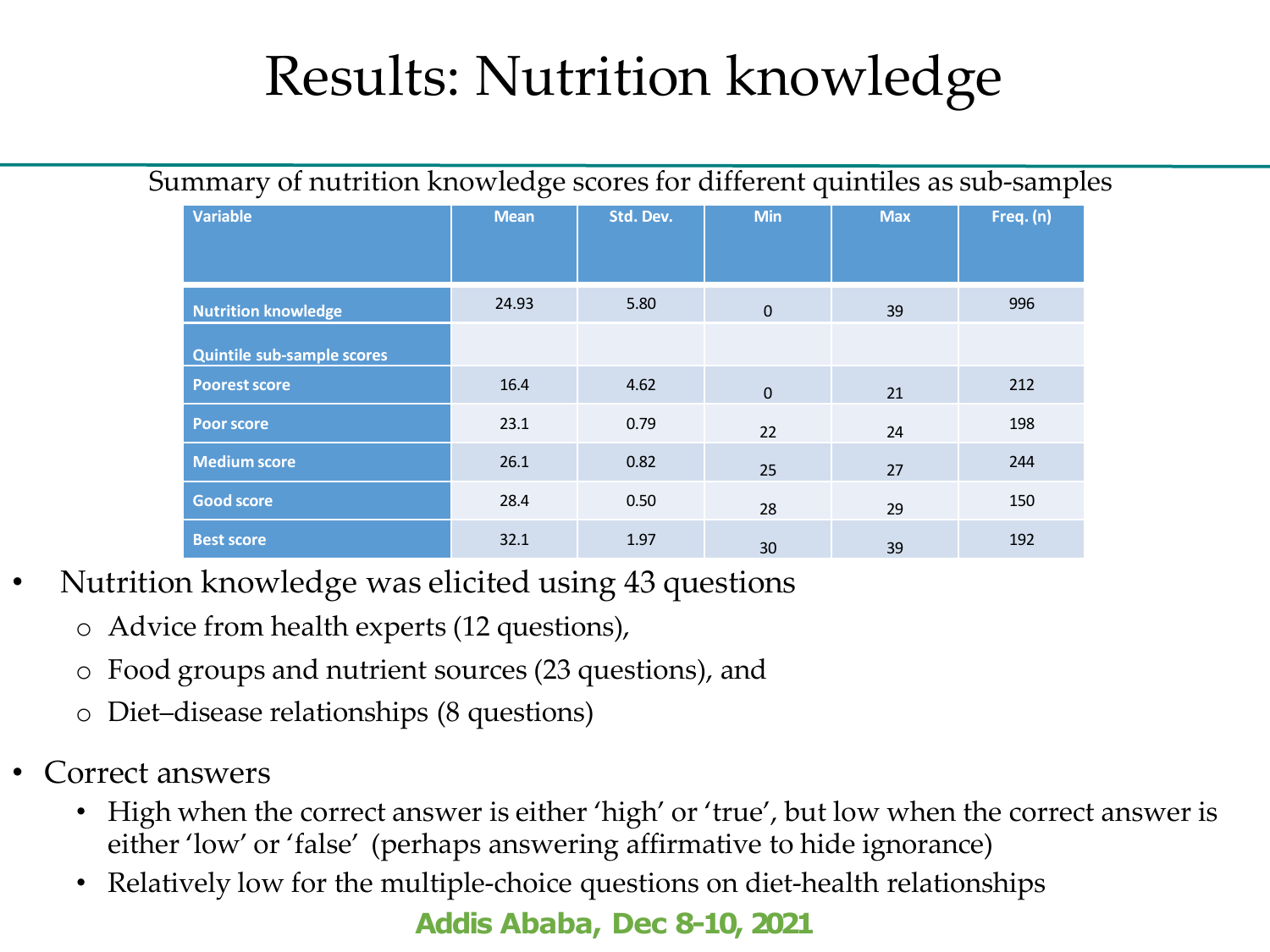### Results: Dietary diversity score

| Households consuming specific food group in past 7 days, percentage of households |            |         |                     |        |       |             |        |  |
|-----------------------------------------------------------------------------------|------------|---------|---------------------|--------|-------|-------------|--------|--|
| <b>Food group</b>                                                                 |            |         | Chi-square test (p- |        |       |             |        |  |
|                                                                                   | <b>All</b> | Poorest | Poor                | Medium | Good  | <b>Best</b> | value) |  |
|                                                                                   |            |         |                     |        |       |             |        |  |
| <b>Cereals</b>                                                                    | 99.5       | 98.6    | 100.0               | 100.0  | 98.7  | 100.0       | 0.066  |  |
| <b>Roots and tubers</b>                                                           | 85.2       | 65.6    | 90.4                | 90.6   | 87.3  | 93.2        | 0.000  |  |
| <b>Vegetables</b>                                                                 | 98.6       | 96.2    | 99.5                | 99.2   | 99.3  | 99.0        | 0.025  |  |
| <b>Fruits</b>                                                                     | 55.1       | 37.7    | 53.5                | 59.8   | 60.0  | 66.2        | 0.000  |  |
| <b>Meat and poultry</b>                                                           | 53.9       | 42.9    | 43.4                | 54.9   | 64.7  | 67.2        | 0.000  |  |
| <b>Eggs</b>                                                                       | 52.0       | 41.0    | 40.9                | 57.4   | 55.3  | 66.2        | 0.000  |  |
| <b>Fish and other seafood</b>                                                     | 3.1        | 1.4     | 3.0                 | 4.1    | 1.3   | 5.2         | 0.126  |  |
| <b>Legumes, nuts and seeds</b>                                                    | 97.3       | 93.9    | 97.5                | 98.0   | 98.7  | 99.0        | 0.012  |  |
| <b>Milk and milk products</b>                                                     | 53.3       | 42.9    | 46.5                | 55.7   | 56.7  | 66.2        | 0.000  |  |
| <b>Oils and fats</b>                                                              | 64.5       | 44.3    | 63.6                | 68.9   | 71.3  | 76.6        | 0.000  |  |
| <b>Sweets (sugar and honey)</b>                                                   | 90.5       | 88.7    | 88.4                | 91.8   | 88.7  | 94.3        | 0.194  |  |
| <b>Spices, condiments and beverages</b>                                           | 99.8       | 97.2    | 99.0                | 99.6   | 100.0 | 98.4        | 0.088  |  |
| <b>Household Dietary Diversity Score</b><br>(HDDS)                                | 8.5        | 7.5     | 8.3                 | 8.8    | 8.8   | 9.3         | 0.000  |  |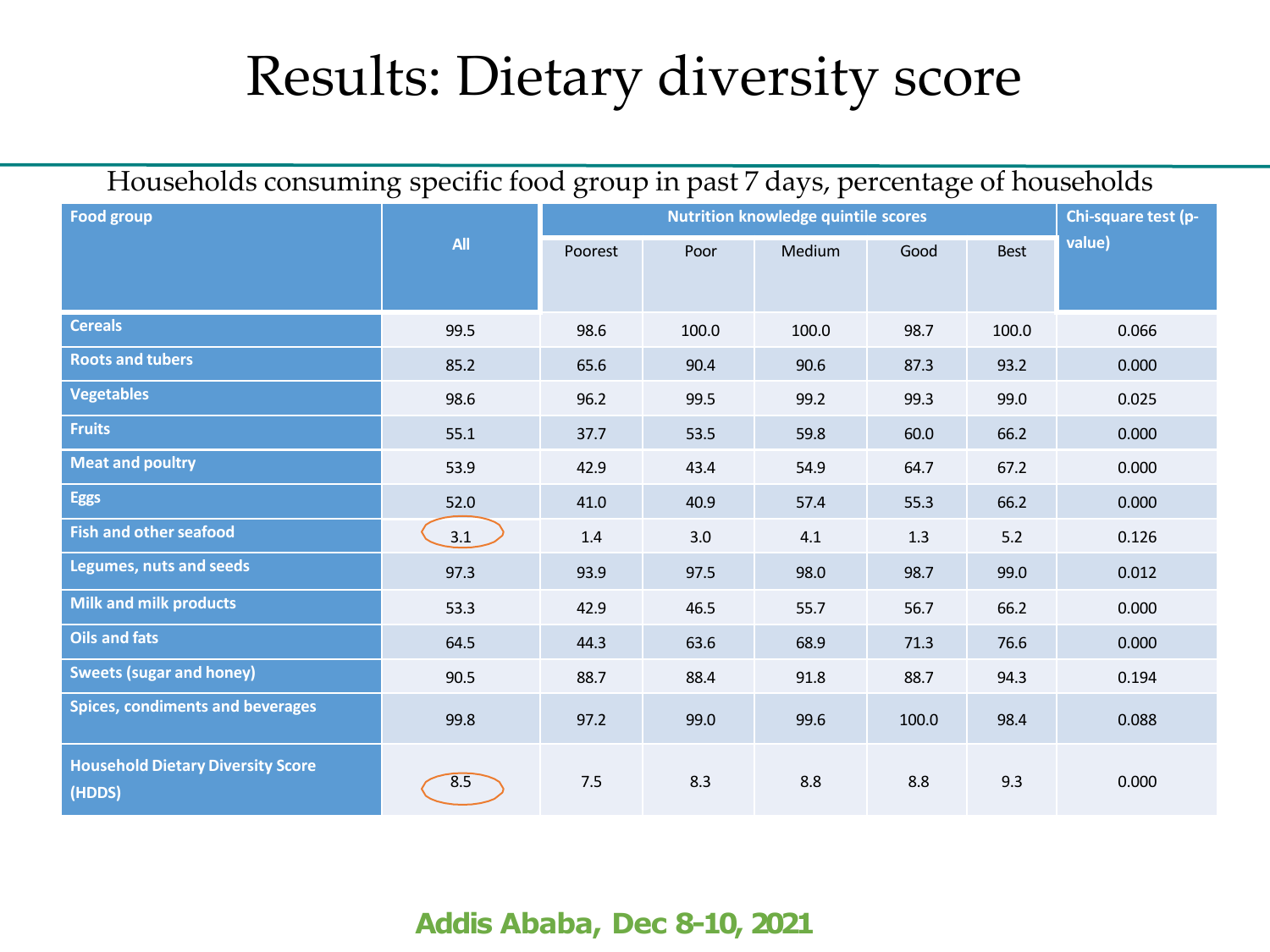### Results: Motives for food choice

Share of consumers that considered a specific aspect of food important or very important

|                            |            |         | Chi-square test (p-<br>value) |               |      |             |       |
|----------------------------|------------|---------|-------------------------------|---------------|------|-------------|-------|
|                            | <b>All</b> | Poorest | Poor                          | <b>Medium</b> | Good | <b>Best</b> |       |
| <b>Health</b>              | 90.9       | 83.5    | 90.9                          | 90.6          | 95.3 | 95.8        | 0.000 |
| <b>Taste</b>               | 80.8       | 70.7    | 77.8                          | 79.5          | 91.3 | 88.5        | 0.000 |
| <b>Price</b>               | 79.5       | 78.3    | 83.3                          | 77.1          | 80.0 | 79.7        | 0.575 |
| <b>Food safety</b>         | 78.2       | 66.5    | 76.3                          | 81.1          | 82.0 | 86.5        | 0.000 |
| <b>Familiarity</b>         | 73.7       | 59.0    | 78.28                         | 72.5          | 78   | 83.3        | 0.000 |
| <b>Nutritional value</b>   | 62.6       | 39.2    | 53.0                          | 72.1          | 70.7 | 79.7        | 0.000 |
| <b>Easiness to prepare</b> | 58.7       | 53.3    | 60.1                          | 60.2          | 64.7 | 56.8        | 0.244 |

- Health is considered the most important factor
- But nutritional value is valued less as compared to health
- Importance of price does not vary by nutrition knowledge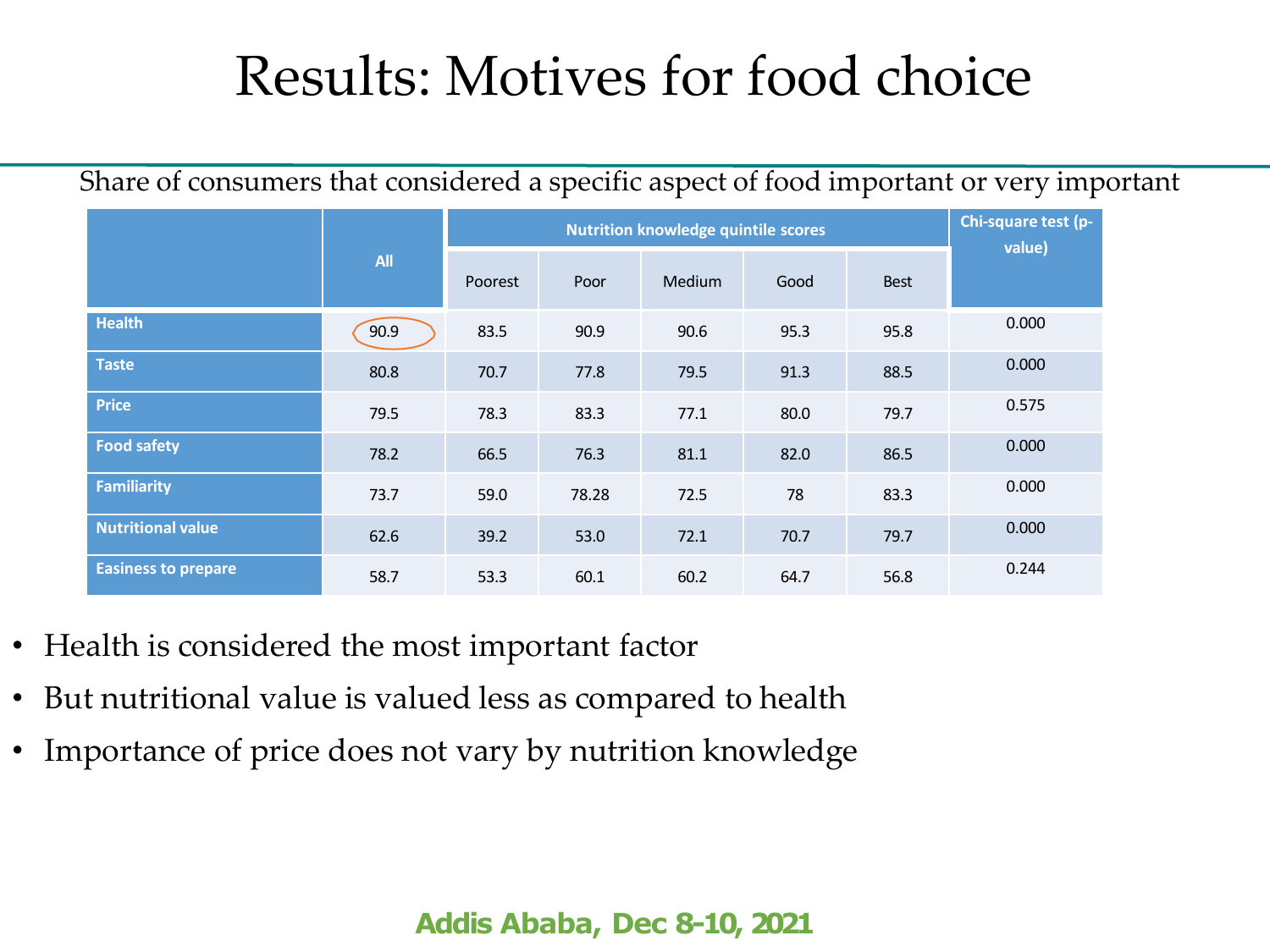# Results: Healthy eating attitudes

| Healthy eating attitudes, percentages                                          |      |                                     |      |        |      |             |                |
|--------------------------------------------------------------------------------|------|-------------------------------------|------|--------|------|-------------|----------------|
|                                                                                |      | Nutrition knowledge quintile scores |      |        |      |             | Chi-square     |
| Healthy eating attitude statement                                              | All  | Poorest                             | Poor | Medium | Good | <b>Best</b> | test (p-value) |
| It is important that the food I eat keeps me healthy                           | 85.9 | 80.7                                | 84.8 | 83.6   | 90.7 | 92.2        | 0.004          |
| It is important that the food I eat contains natural<br>ingredients            | 74.8 | 59.4                                | 75.3 | 73.0   | 84.7 | 85.9        | 0.000          |
| It is important that the food I eat is nutritious                              | 71.2 | 52.4                                | 67.2 | 73.0   | 82.0 | 85.4        | 0.000          |
| It is important that the food I eat contains a lot of<br>vitamins and minerals | 66.8 | 45.3                                | 65.7 | 71.3   | 78.0 | 77.1        | 0.000          |
| It is important that the food I eat is low in fat                              | 61.4 | 48.1                                | 56.6 | 58.6   | 73.3 | 75.5        | 0.000          |
| It is important that the food I eat is high in fiber and<br>roughage           | 54.4 | 36.8                                | 53.0 | 56.6   | 63.3 | 65.6        | 0.000          |
| It is important that the food I eat is low in calories                         | 42.8 | 28.8                                | 37.4 | 39.8   | 50.0 | 62.0        | 0.000          |
| It is important that the food I eat helps me control my<br>weight              | 47.8 | 33.0                                | 40.4 | 46.7   | 60.0 | 63.5        | 0.000          |

- Health is again the most important
- Nutritious less so as compared to health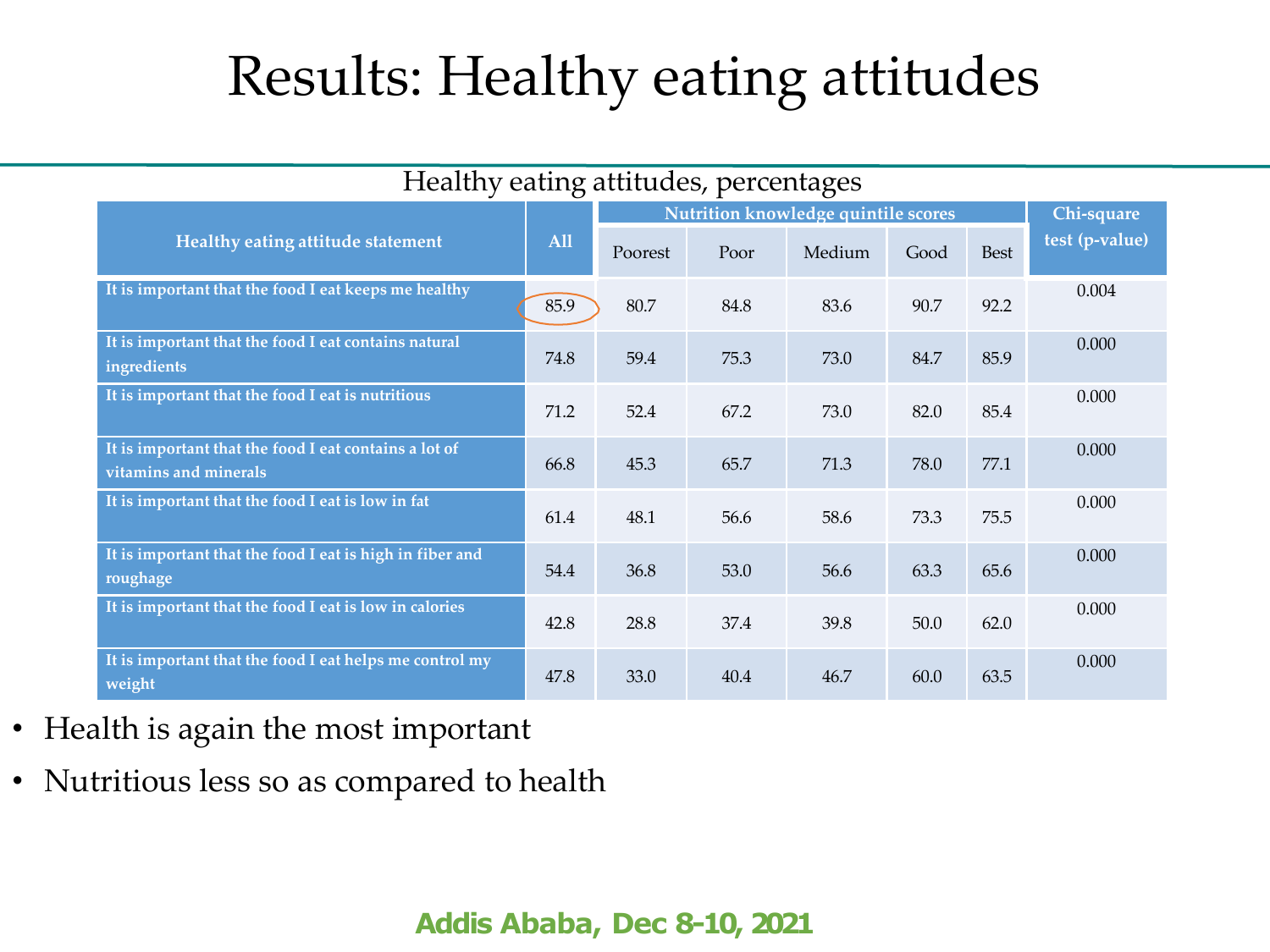# Results: Nutrition information search

#### Consumers' assessment of relative importance of specific information on food labels

| <b>Information on food labels</b>                                                    | Not at all<br>important | Slightly<br>important | <b>Neutral</b> | (Very)<br>important |
|--------------------------------------------------------------------------------------|-------------------------|-----------------------|----------------|---------------------|
| <b>Expiry date</b>                                                                   |                         | 0.04                  | 0.01           | 0.94                |
| List of ingredients                                                                  | 0.08                    | 0.20                  | 0.06           | 0.66                |
| Nutritional information (energy, fat, protein,<br>vitamins and minerals              | 0.08                    | 0.19                  | 0.05           | 0.67                |
| Nutrient content and health claims (low in<br>cholesterol, low in fat, low in sugar) | 0.08                    | 0.16                  | 0.06           | 0.71                |
| <b>Brand</b> (producer)                                                              | 0.14                    | 0.22                  | 0.07           | 0.58                |

- 60 percent indicated using food labels to some degree when they bought foods
- Expiry date most important
- List of ingredients and nutritional information valued less as compared to expiry date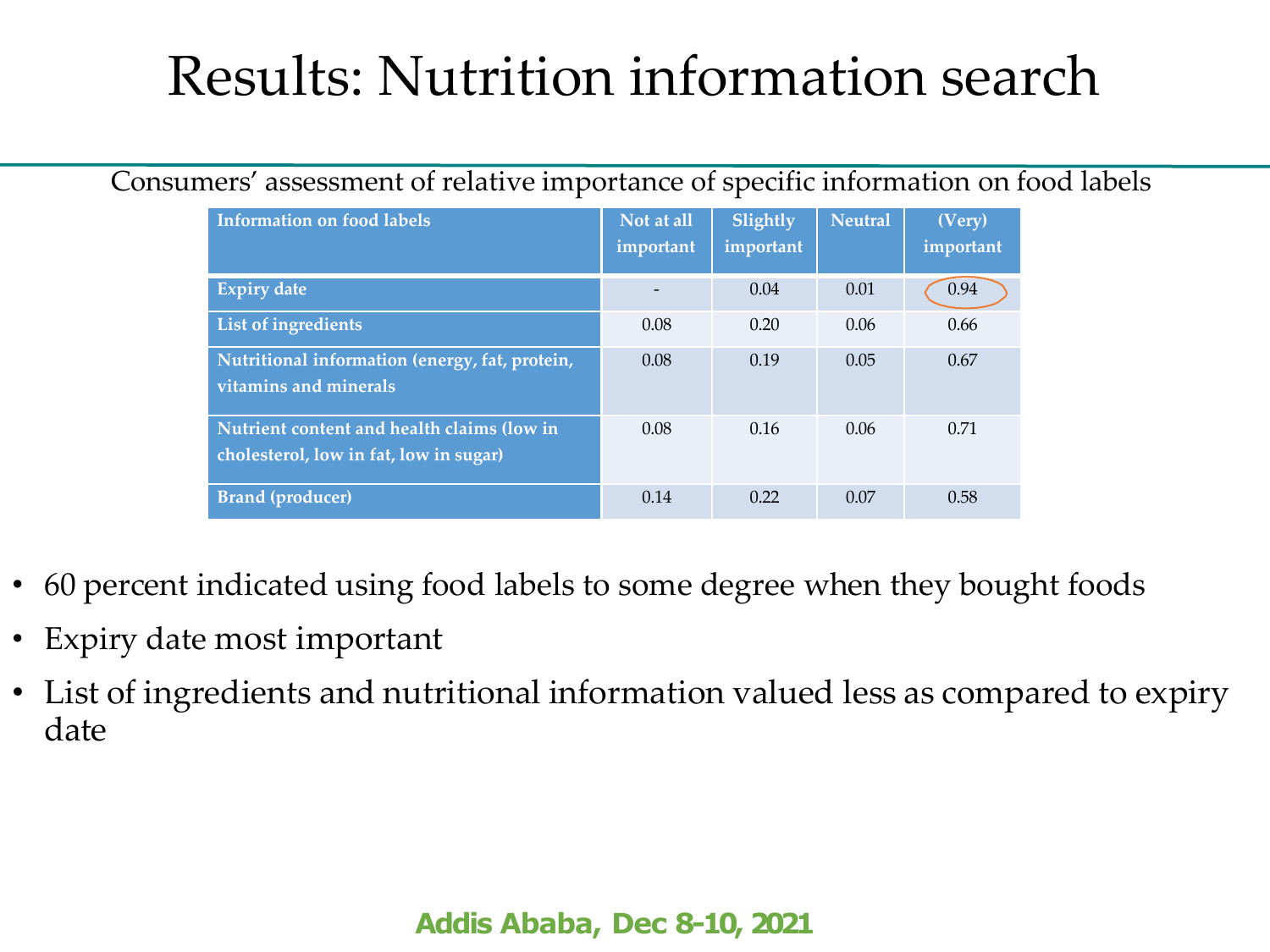### Results: Nutrition information search



- Health professionals are by far the most trusted source of nutrition information
- Internet grocery stores and news papers are the least trustworthy sources of nutrition information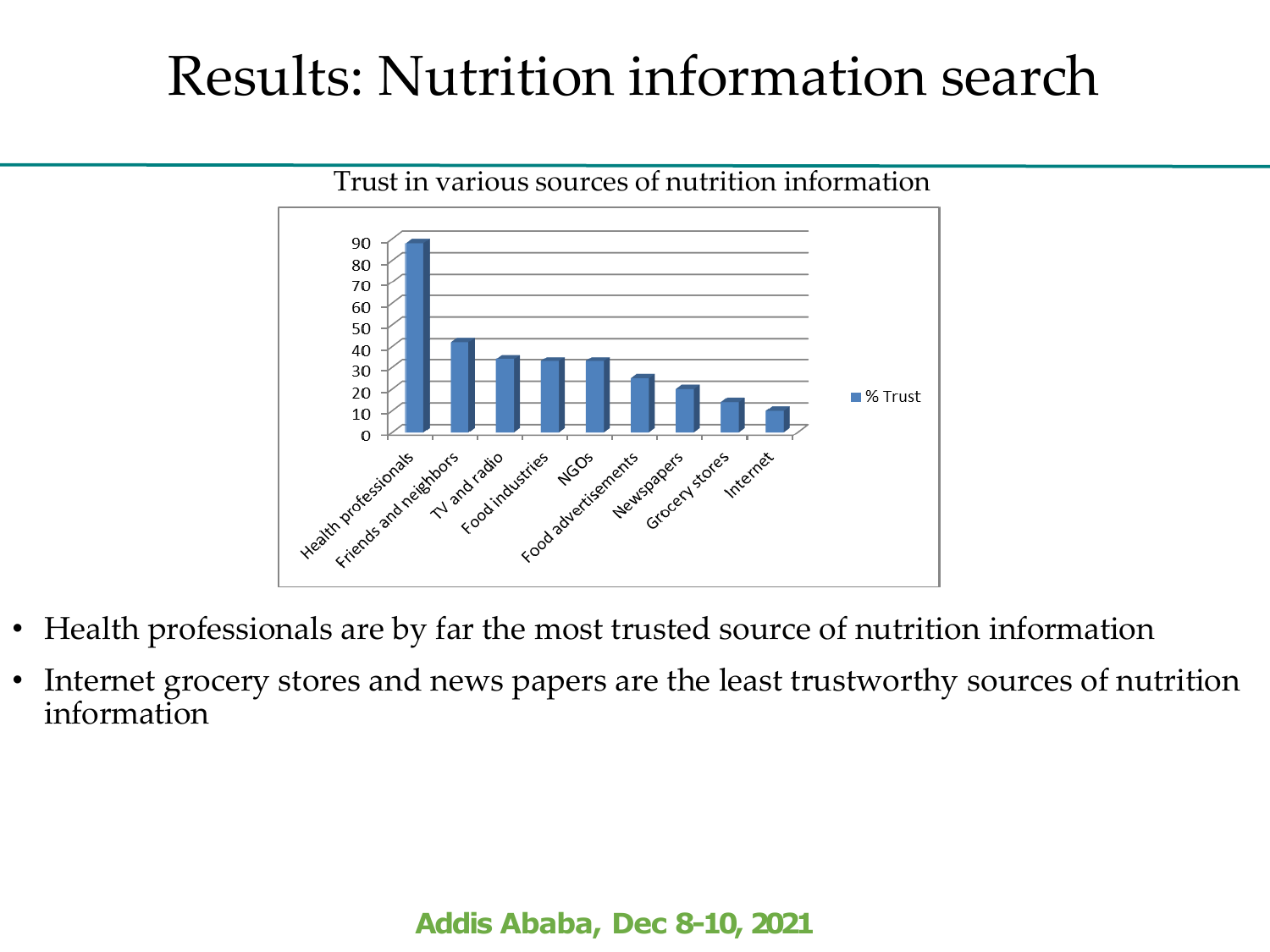### Results: Harmful food taboos

| <b>Statements</b>                                                                                                                  |      | Nutrition knowledge quantile scores | Chi-square tests |        |      |             |           |
|------------------------------------------------------------------------------------------------------------------------------------|------|-------------------------------------|------------------|--------|------|-------------|-----------|
|                                                                                                                                    |      | Poorest                             | Poor             | Medium | Good | <b>Best</b> | (p-value) |
| Pregnant women should avoid the<br>consumption of green leafy vegetables for<br>these can be plastered on the body of the<br>fetus | 73.3 | 50.0                                | 64.1             | 78.3   | 87.3 | 91.1        | 0.000     |
| Pregnant women should avoid fatty foods,<br>like meat, milk and yoghurt, to avoid a fat<br>baby and difficulties during delivery   | 61.5 | 39.6                                | 55.1             | 61.1   | 76.7 | 81.3        | 0.000     |
| Young children (6-24 months) should not<br>be given meat and meat products as their<br>stomach cannot digest these foods           | 49.1 | 25.0                                | 45.5             | 50.8   | 57.3 | 70.8        | 0.000     |

#### Rejection of harmful food taboos, percentages

- A considerable proportion of respondents endorse the harmful food taboos
- 47 percent believed that young children should not eat meat (4% not sure) and
- 31 percent believed that pregnant women should avoid meat and milk products (8% not sure)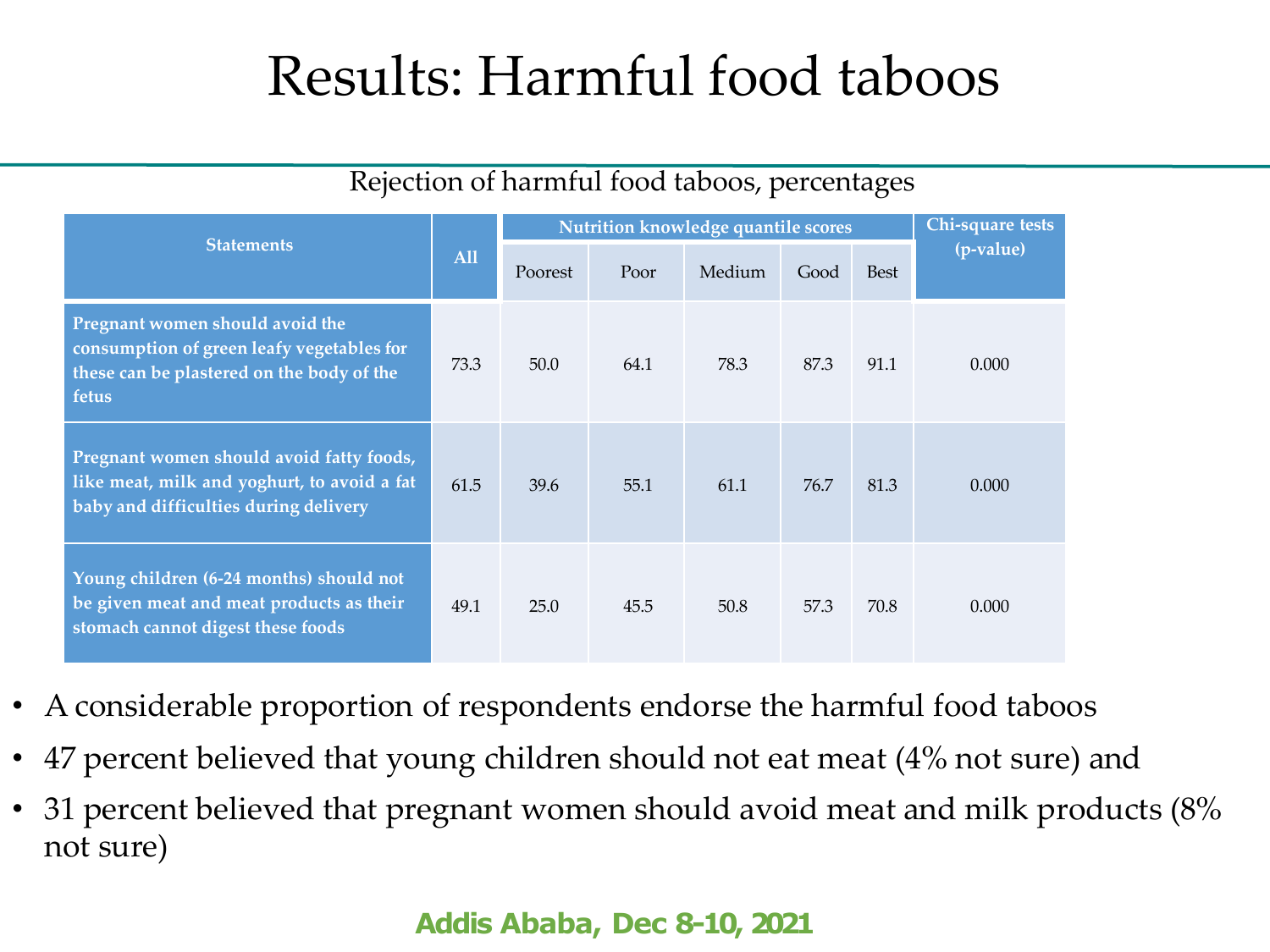# Conclusion

- Health was the most important factor in individuals' food choice.
- However, most consumers were found to have imperfect understanding of the link between food and health.
- Especially, the causes and consequences of obesity were poorly understood.
- A considerable proportion of respondents also endorsed harmful food taboos
- Nutrition knowledge was positively associated with more diversified diets and healthy eating attitudes and practices
- Individuals with higher levels of nutrition knowledge were also more likely to reject harmful food taboos.